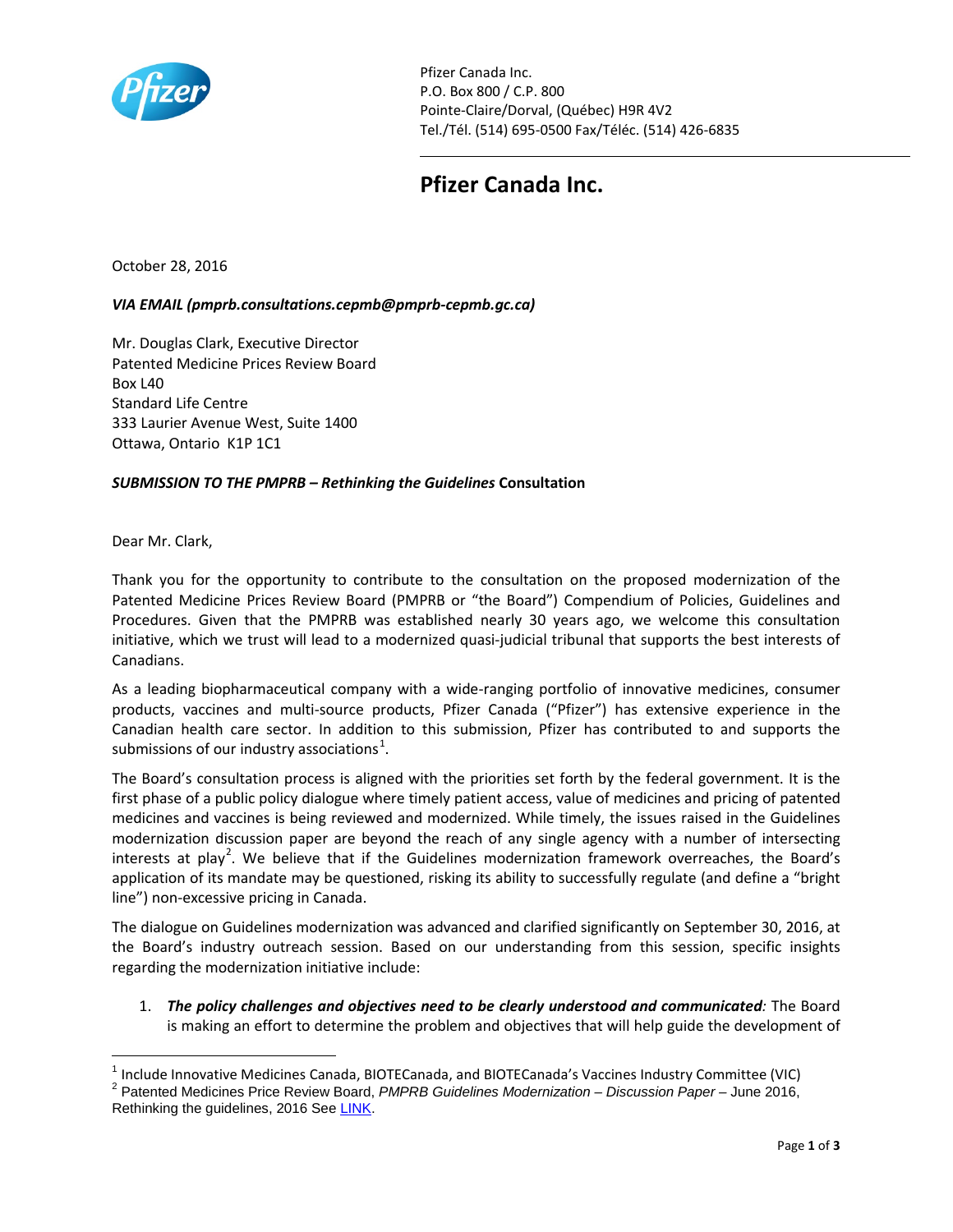policy options to address specific challenges. The Board wants to be guided by an important purpose and have tools that are relevant and pragmatic so that it can achieve this purpose.

- 2. *The Board is seeking to define its role in a broader policy context:* The Board wants to determine its specific role in reviewing patented medicine prices to contribute to the affordability and access challenges faced by health system stakeholders; this means not duplicating the roles of other agencies, such as Health Canada, the Canadian Agency for Drugs and Technologies in Health (CADTH), the pan-Canadian Pharmaceutical Alliance (PCPA) and other drug evaluation organizations and agencies.
- 3. *There are no pre-determined solutions:* The Board appears to be considering increasing its regulatory oversight of high-cost, specialty drugs, and reducing the regulatory burden on all other medicines that represent a significant proportion of the DINs reported to the Board.
- 4. *Guidelines modernization could help streamline the price review process in part by making it more flexible:* The Board wants to change how it reviews prices to determine whether they are excessive by developing less formulaic guidelines (e.g., increase staff and Board flexibility and only apply a regulatory approach to areas of significant concern from a consumer protection perspective using a pragmatic "bright line" principle to define non-excessive pricing).
- 5. *Consultations will be broad in scope and outreach:* This is an open consultation to discuss all possible options, and the discussion will include a wide range of stakeholders.

In this context, Pfizer is pleased to provide additional comments to the input provided by our industry associations:

- 1. *Reduce the regulatory burden, duplication and oversight for products at low risk of monopoly power*:
	- a. We agree with the Board that it should decrease its regulatory and remedial oversight for medicines that have a low risk of abuse of monopoly, for a number of reasons:
		- i. this approach is aligned with the federal government's objective to improve the ease of doing business in Canada;
		- ii. patented medicine reimbursement in Canada has evolved since the creation of the PMPRB. The pan-Canadian Pharmaceutical Alliance (pCPA) already acts as the gatekeeper of the affordability of medicines. Specifically, the pCPA has monopsony power and negotiates on behalf of public payers, resulting in confidential value transfer to provinces, whose beneficiaries include vulnerable patients.
		- iii. In particular, we believe that a reduced pricing regulatory review could be applied to products such as multi-source products, blood products and vaccines that are already subject to constraining procurement policies and, therefore, pose a reduced risk of excessive pricing.

## 2. *Predictable market and commercialization pathways:*

- a. While Pfizer welcomes a more flexible and "risk-based" system with mutually agreed upon parameters, patentees require market certainty and predictability with respect to nonexcessive pricing throughout a product's lifecycle. We support the Board's pragmatic "bright line" approach to non-excessive pricing, as was shared with participants of the September 30 industry outreach.
- b. Pfizer believes that a market-based lens should be applied to any proposed revisions or changes to the Guidelines, with a number of core objectives:
	- i. encouraging competition within therapeutic classes;
	- ii. incentivize patentees to launch new products in areas of high unmet medical need (Canada should aim to be an early adopter of promising innovations; after regulatory